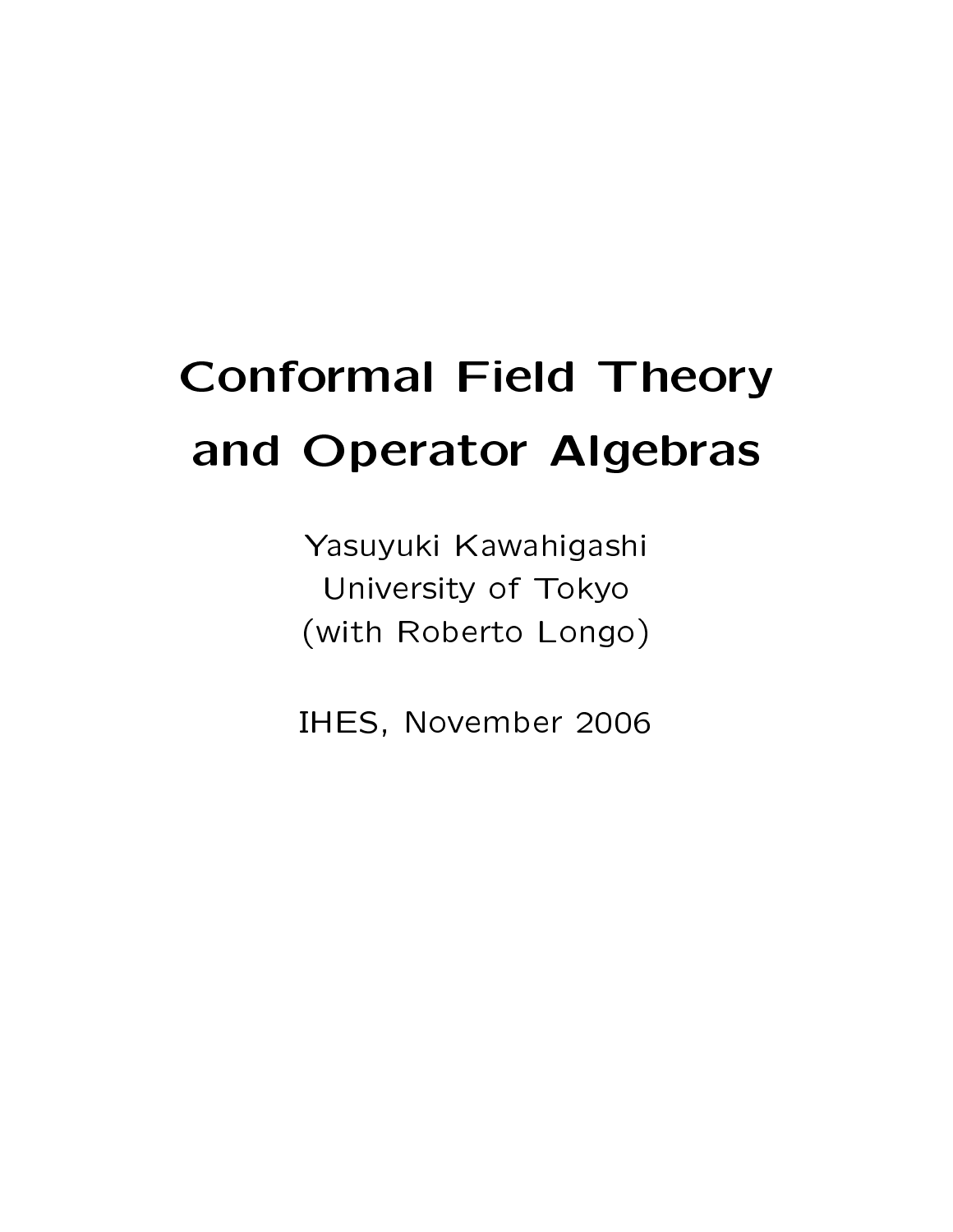Quantum field theory:

Study of Wightman fields

 $\rightarrow$  Operator-valued distributions on spacetime with covariance with respect to spacetime symmetry group

AQFT (Algebraic Quantum Field Theory) is an operator algebraic approach to quantum field theory using a family of operator algebras and it has a history of more than 40 years.

Full/chiral/boundary conformal field theories are studied in a unified framework in AQFT and we obtain classification results up to isomorphism for all of these for  $c < 1$ .

Our operator algebras (of bounded linear operators on a Hilbert space) are simple von Neumann algebras and they are called factors. The Jones theory of *subfactors* plays an important role here.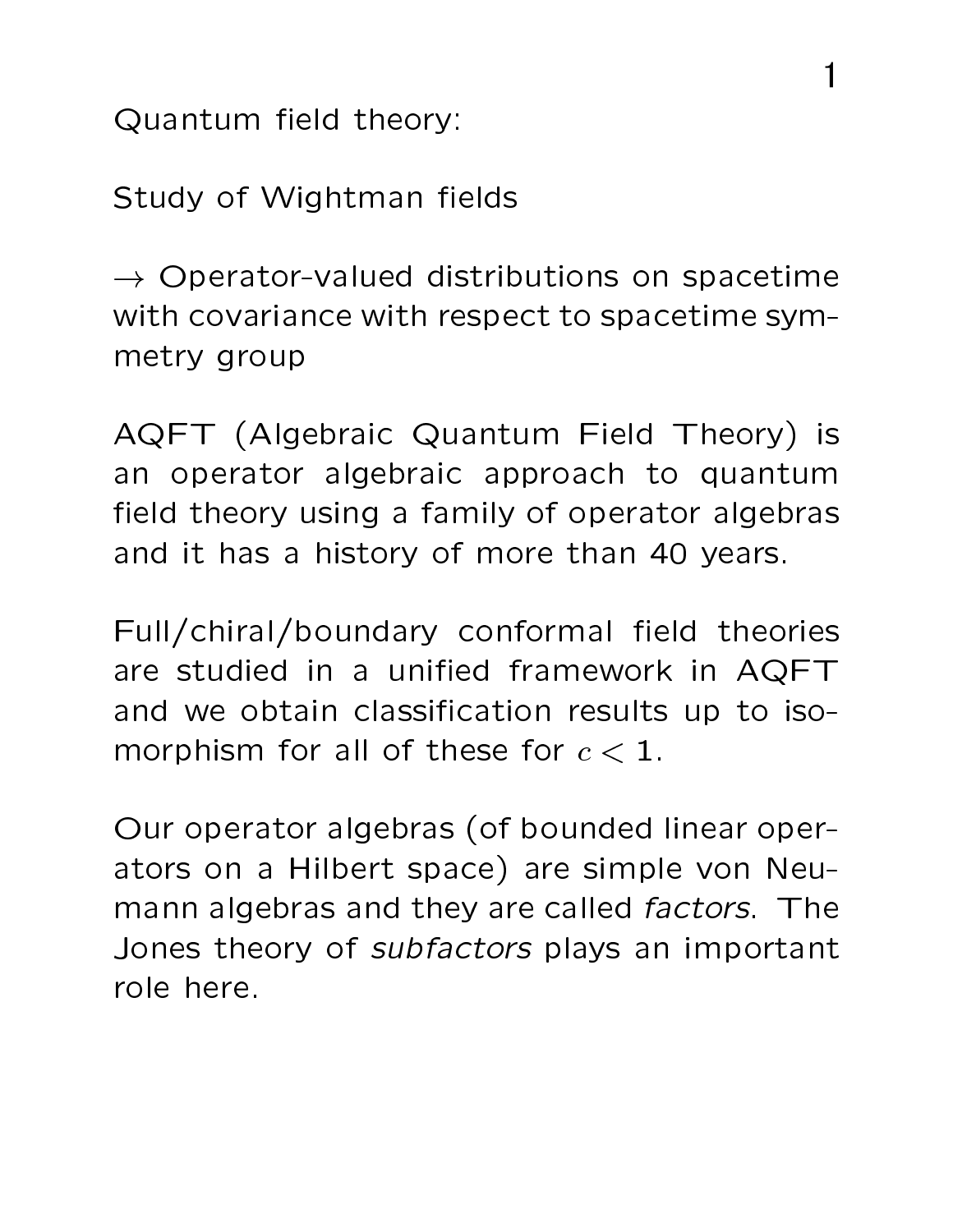#### Full CFT in AQFT:

We consider rectangles  $O$  with edges parallel to  $t = \pm x$  in  $(1 + 1)$ -dim Minkowski space as in the following picture.



Suppose we have operator-valued distributions  $\Phi$ . Take test functions  $\varphi$  with supports in  $\mathcal{O}$ . We get many (unbounded) operators as  $\langle \Phi, \varphi \rangle$ . Fix  $O$  and consider the operator algebra  $A(O)$ of bounded linear operators generated by these operators. In this way, we get a family  $\{A(\mathcal{O})\}$ of operator algebras parameterized by spacetime regions  $O$  (rectangles).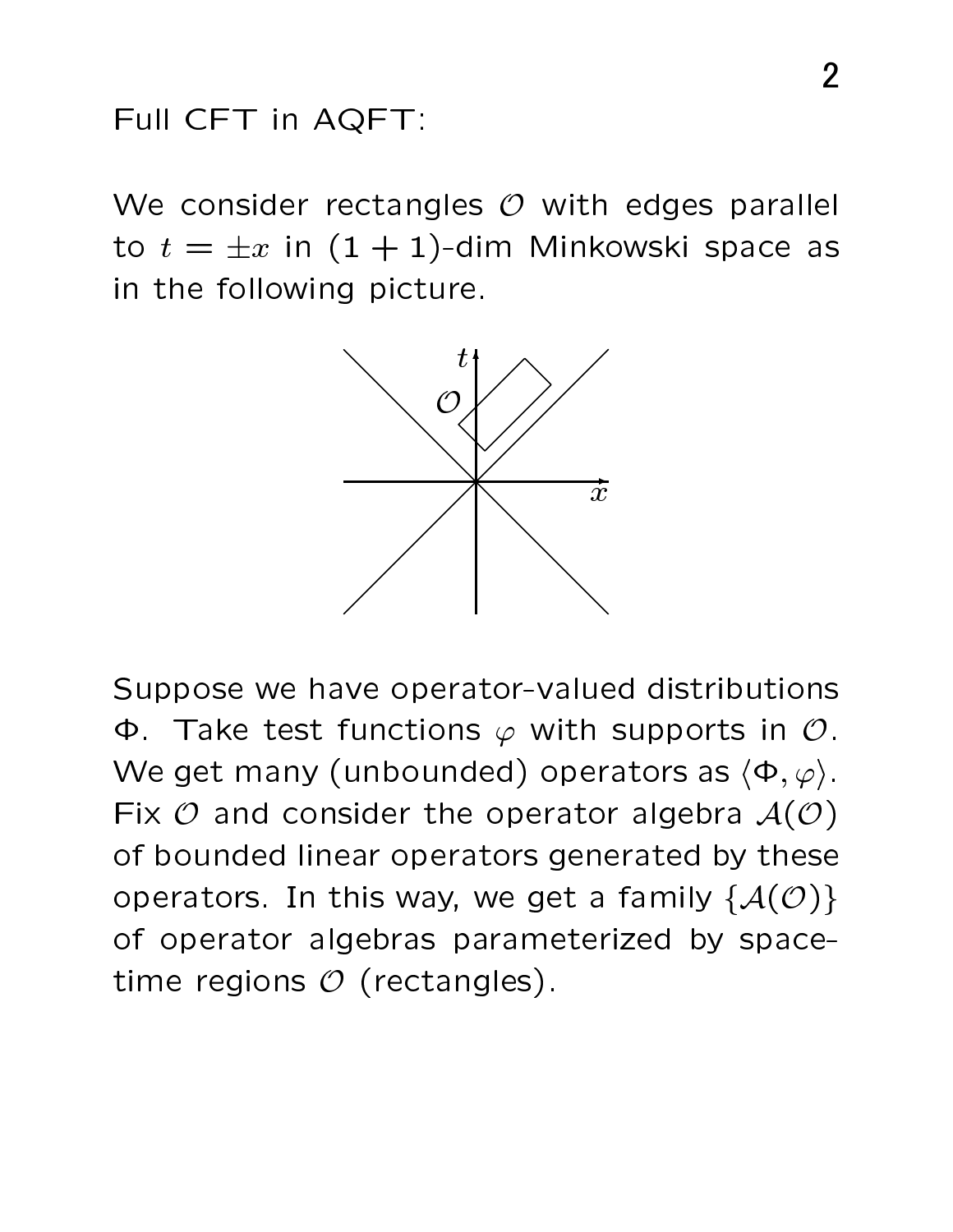Boundary CFT:

We consider half-space  $\{(x,t) | x > 0\}$  and only rectangles  $O$  contained in this half-space.



In this way, we have a similar family of operator algebras  $\{A(\mathcal{O})\}.$ 

The choice of the spacetime symmetry is not unique, and we can use the Poincaré symmetry, for example, but in CFT, we use conformal symmetry, (diffeomorphism covariance).

Full CFT restricts to two chiral theories on the light cones  $\{x = \pm t\}$ . In this way, we have a *chiral CFT* on the compactified  $S^1$ .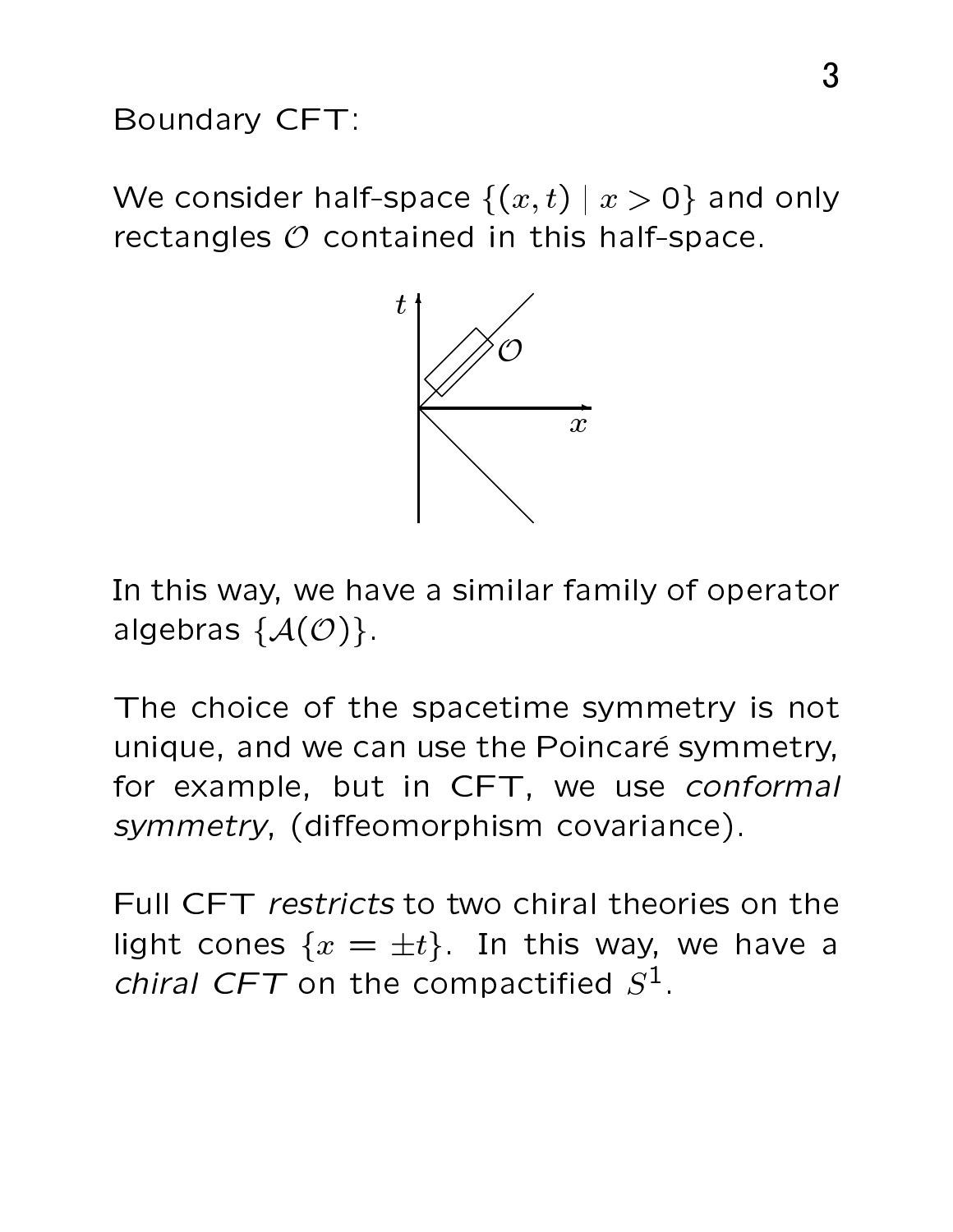In chiral CFT, our "spacetime" is  $S^1$  and  $\overline{a}$ "spacetime region" is an interval  $I$ .



We have a family  $\{A(I)\}\$  of operator algebras on a Hilbert space  $H$ . These operator algebras are called factors, and  $\{A(I)\}\$ is called a net of factors. In the usual situation, all the algebras  $\mathcal{A}(I)$  are mutually isomorphic for all nets  $\mathcal{A}$ .

(1) 
$$
I \subset J \Rightarrow A(I) \subset A(J)
$$

(2) [locality]  $I \cap J = \emptyset \Rightarrow [\mathcal{A}(I), \mathcal{A}(J)] = 0$ 

(3)[covariance]  $u_g \mathcal{A}(I) u_g^* = \mathcal{A}(gI)$  for  $g \in \text{Diff}(S^1)$ 

(4) vacuum vector  $\Omega \in H$  and positive energy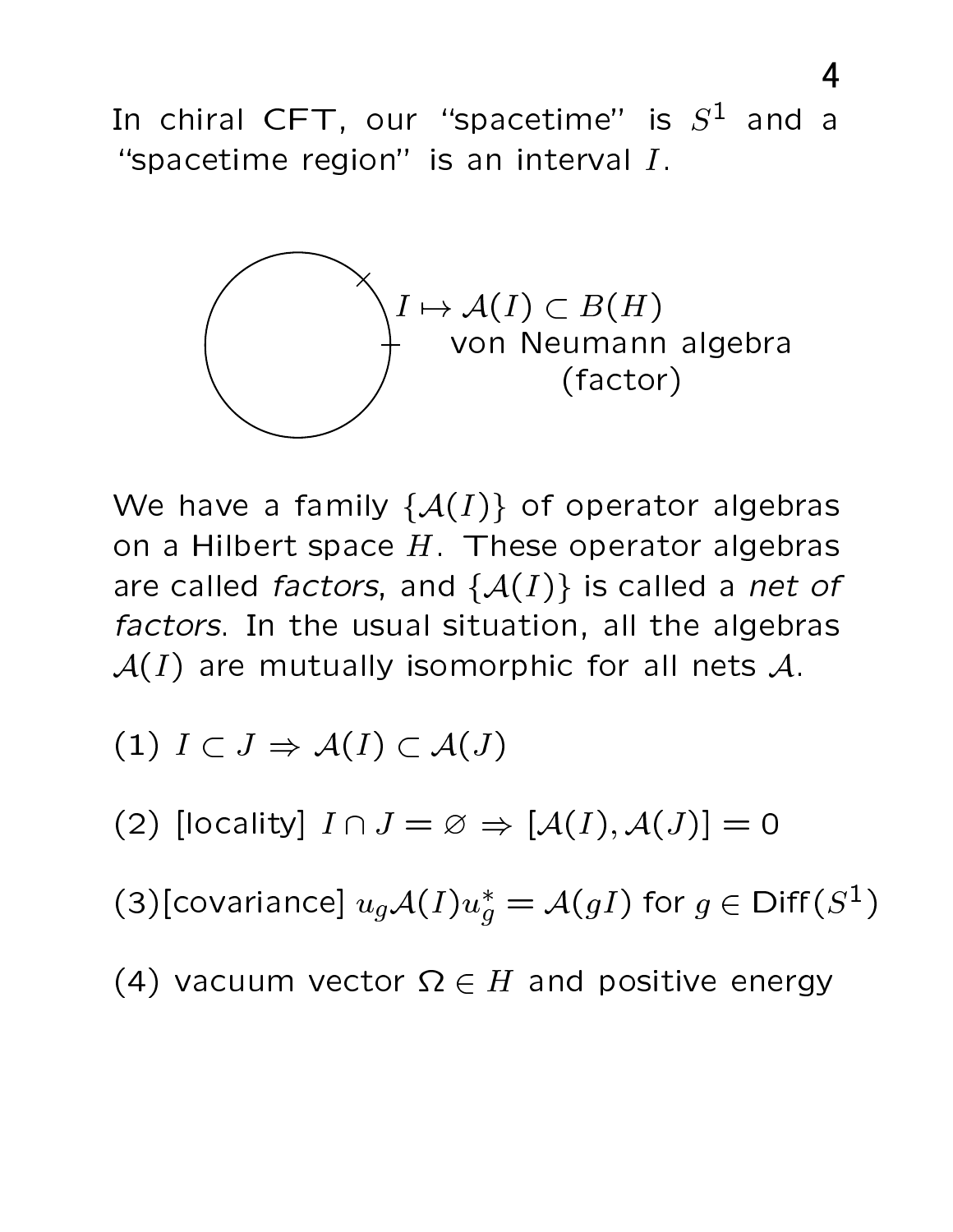Comparison with a vertex operator algebra:

A vertex operator algebra (VOA) is an algebraic axiomatization of Wightman fields on  $S^1$ .

Both of one VOA and one net of factors should describe a chiral conformal field theory. So VOA's (with unitarity) and nets of factors should be in a bijective correspondence, at least under some "nice" conditions, but no general theorems have been known. (We have some candidates for the "nice" conditions.)

However, if we have one construction on one side, we can usually "translate" it to the other side, though it can be highly non-trivial from a technical viewpoint. Fundamental methods of constructions in the two approaches are listed:

| VOA                                       | net of factors     |
|-------------------------------------------|--------------------|
| Kac-Moody/Virasoro algebras $\rightarrow$ | A. Wassermann      |
| integral lattices $\rightarrow$           | Dong-Xu            |
| orbifold $\rightarrow$                    | Xu                 |
| $\csc \rightarrow$                        | Xu                 |
|                                           | Q-system (K-Longo) |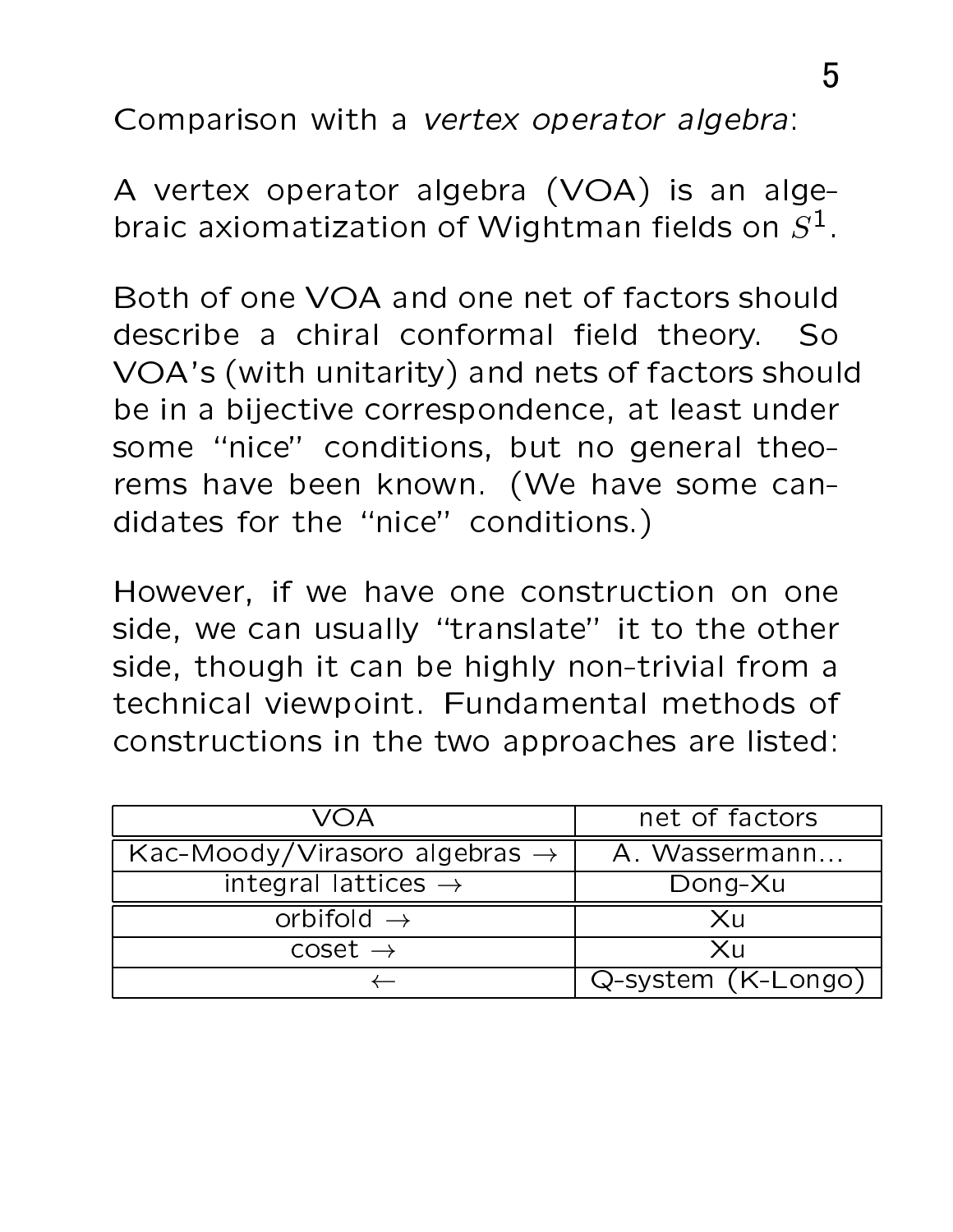Important tool to study nets of factors is a representation theory. All  $A(I)$ 's act on the initial Hilbert space  $H$  from the beginning, but we also consider their representations on another Hilbert space, that is, a family  $\{\pi_I\}$  of representations  $\pi_I : \mathcal{A}(I) \to B(K)$ , where K is another Hilbert space, common for all I. A representation of a net of factors corresponds to a module over a VOA.

Each representation  $\{\pi_I\}$  is in a bijective correspondence to a certain endomorphism  $\lambda$  of an infinite dimensional operator algebra, and we can restrict  $\lambda$  to a single factor  $\mathcal{A}(I)$  for an arbitrarily fixed interval I. Then  $\lambda(\mathcal{A}(I)) \subset \mathcal{A}(I)$ is a subfactor and we have its Jones index. Its square root is the dimension of the representation (Longo).

We can also compose endomorphisms and this composition gives a notion of tensor products (Doplicher-Haag-Roberts + Fredenhagen-Rehren-Schroer). We then get a braided tensor category.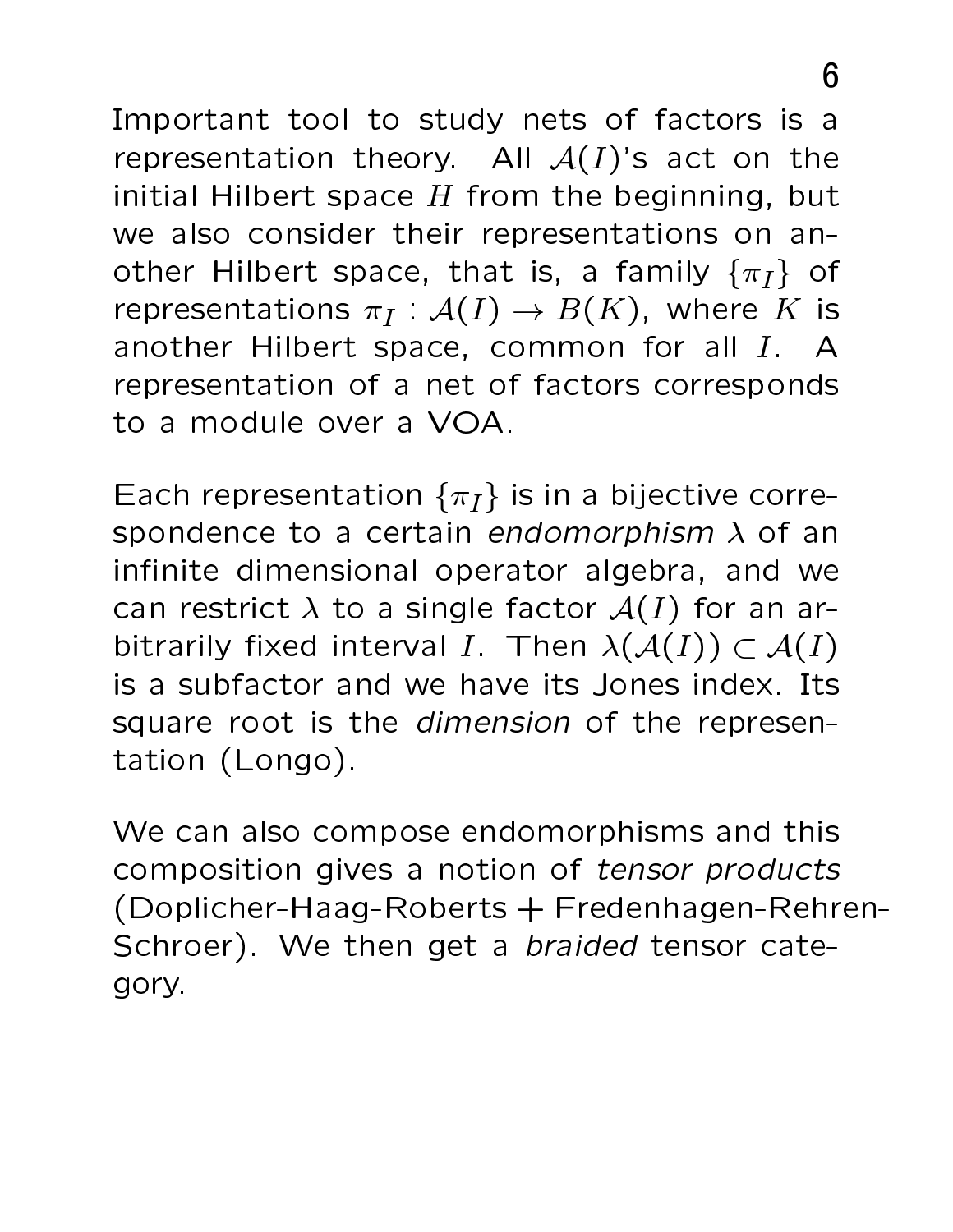In representation theory of VOA (and also of a quantum group), it happens that we have only finitely many irreducible representations. Such finiteness is often called rationality.

K-Longo-Müger (CMP 2001) gave an operator algebraic characterization of such rationality for a net  $\{A(I)\}\;$  of factors and it is called complete rationality.



We split the circle into  $I_1, I_2, I_3, I_4$  as above. Then complete rationality is given by the finiteness of the Jones index for a subfactor

 $\mathcal{A}(I_1) \vee \mathcal{A}(I_3) \subset (\mathcal{A}(I_2) \vee \mathcal{A}(I_4))'$ 

where ' means the commutant. Then we automatically get a *modular* tensor category.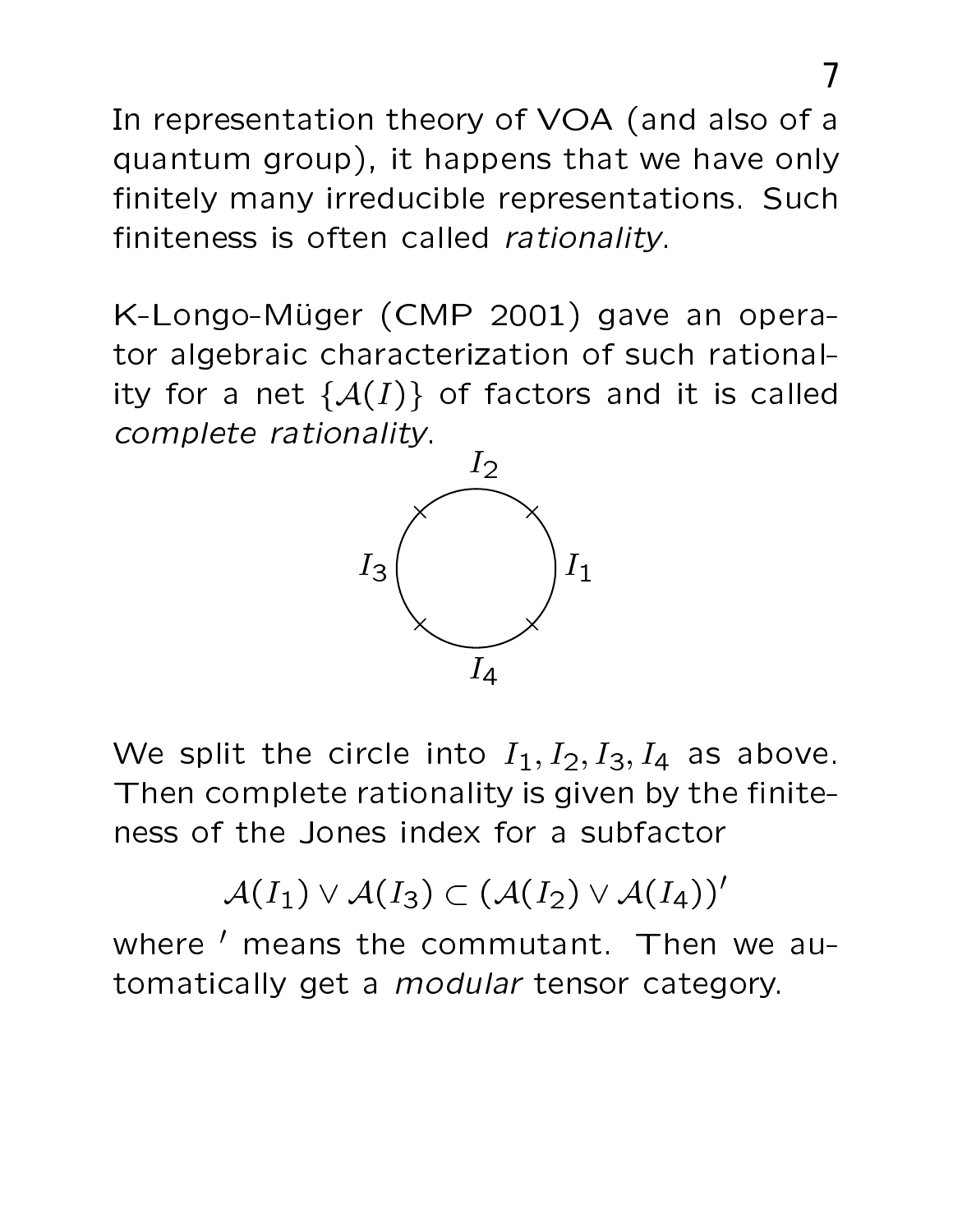For an inclusion of nets of factors,  $A(I) \subset$  $\mathcal{B}(I)$ , we have an induction procedure analogous to the group representation. This procedure is called the  $\alpha$ -induction and depends a choice of braiding, so we write  $\alpha^+$  and  $\alpha^-$ .

[Longo-Rehren, Xu] + Ocneanu  $\rightarrow$  Böckenhauer-Evans-K (CMP 1999)



The intersection of the images of  $\alpha^{+}$  induction and  $\alpha^-$  induction gives the true representation category of  $\{\mathcal{B}(I)\}\$ . The others are called soliton sectors.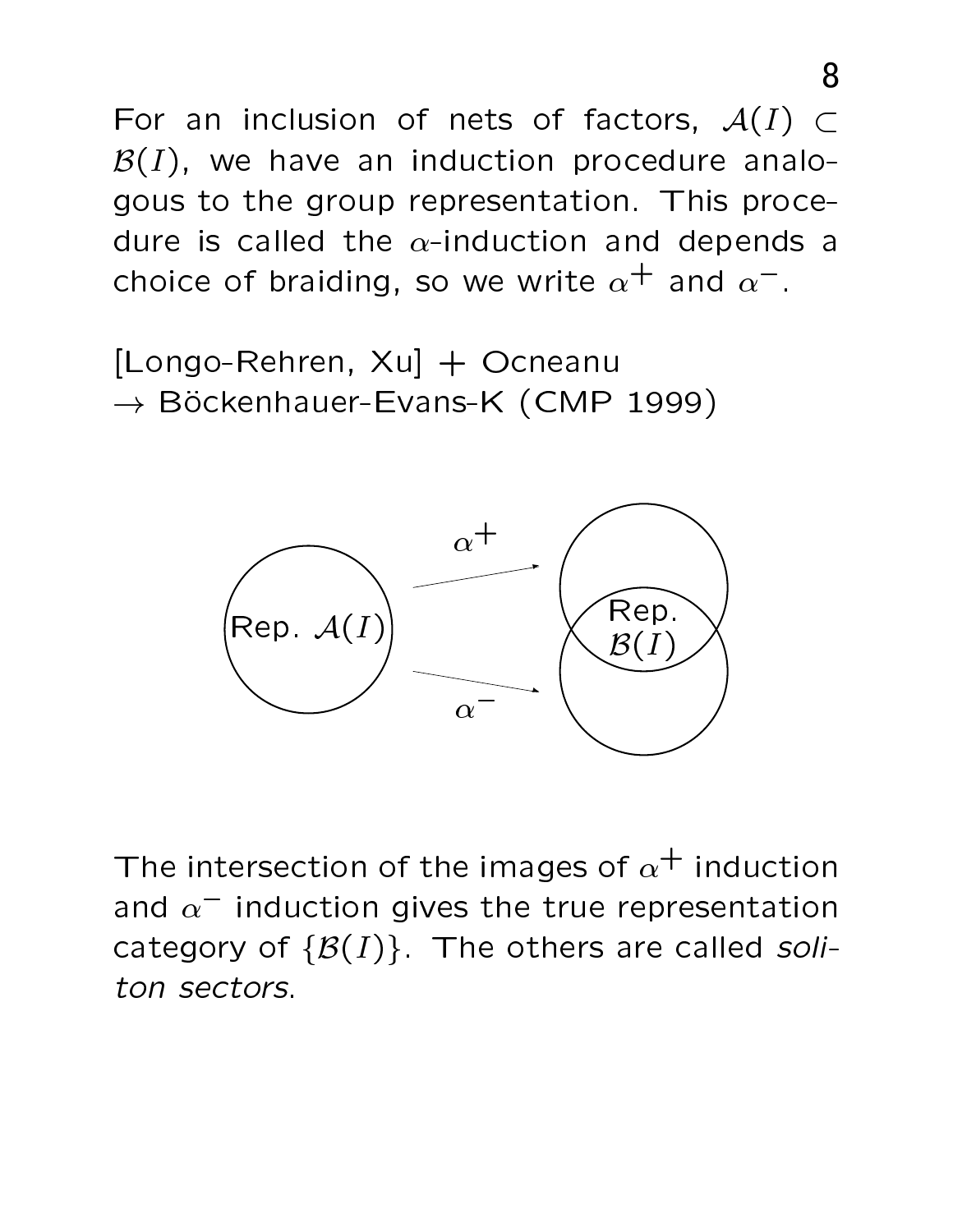A modular tensor category produces a unitary representation  $\pi$  of  $SL(2,\mathbb{Z})$  through its braiding, and its dimension is the number of irreducible objects. So a completely rational net of factors produces such a unitary representation. This is not irreducible in general, but is often almost irreducible.

Böckenhauer-Evans-K (CMP 1999) have shown that the matrix  $(Z_{\lambda,\mu})$  defined by

$$
Z_{\lambda,\mu} = \dim \text{Hom}(\alpha_\lambda^+, \alpha_\mu^-)
$$

is in the commutant of the representation  $\pi$ . (using Ocneanu's graphical calculus).

Such a matrix Z is called a *modular invari*ant, and we have only finitely many such Z for a given  $\pi$ . For any completely rational net  $\{\mathcal{A}(I)\}\$ , any extension  $\{\mathcal{B}(I) \supset \mathcal{A}(I)\}\$  produces such  $Z$ . Matrices  $Z$  are much easier to classify than extensions.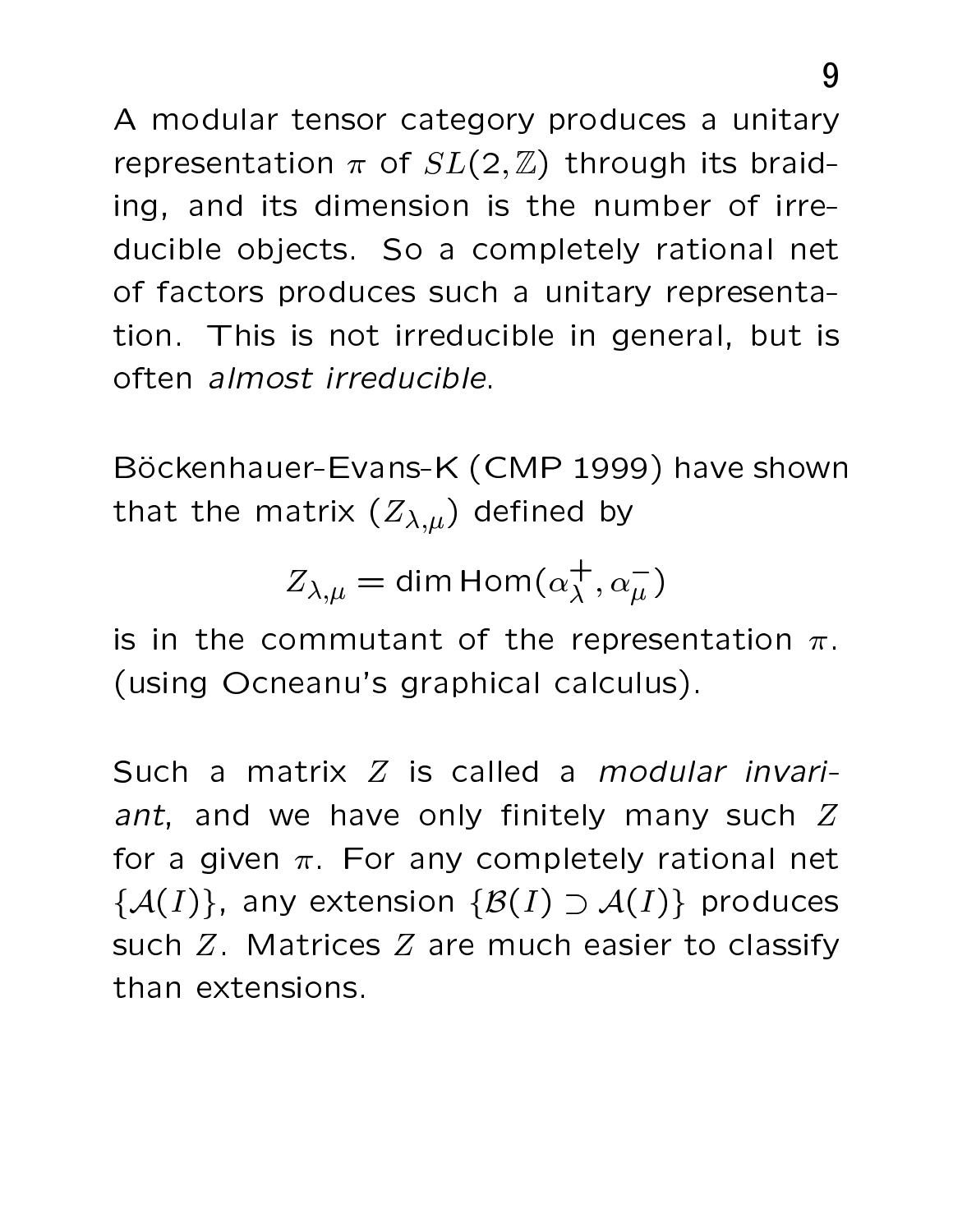### Classification of chiral CFT with  $c < 1$ :

For a net of factors, we can naturally define a central charge and it is known to take discrete values below 1. We have the Virasoro net  $\{Vir_c(I)\}$  for such c and it corresponds to the Virasoro VOA. Any net of factors  $\{A(I)\}\$ with central charge  $c < 1$  is an extension of the Virasoro net with the same central charge and it is automatically completely rational. So we can apply the above theory and we get the following complete classification list. (K-Longo, Ann. Math. 2004)

(1) Virasoro nets  $\{Vir_c(I)\}$  with  $c < 1$ 

(2) Simple current extensions of the Virasoro nets with index 2

(3) Four exceptionals at  $c = 21/22$ , 25/26,  $144/145, 154/155$ 

They are labeled with pairs of  $A-D_{2n}E_{6,8}$  Dynkin diagrams  $-$  McKay correspondence.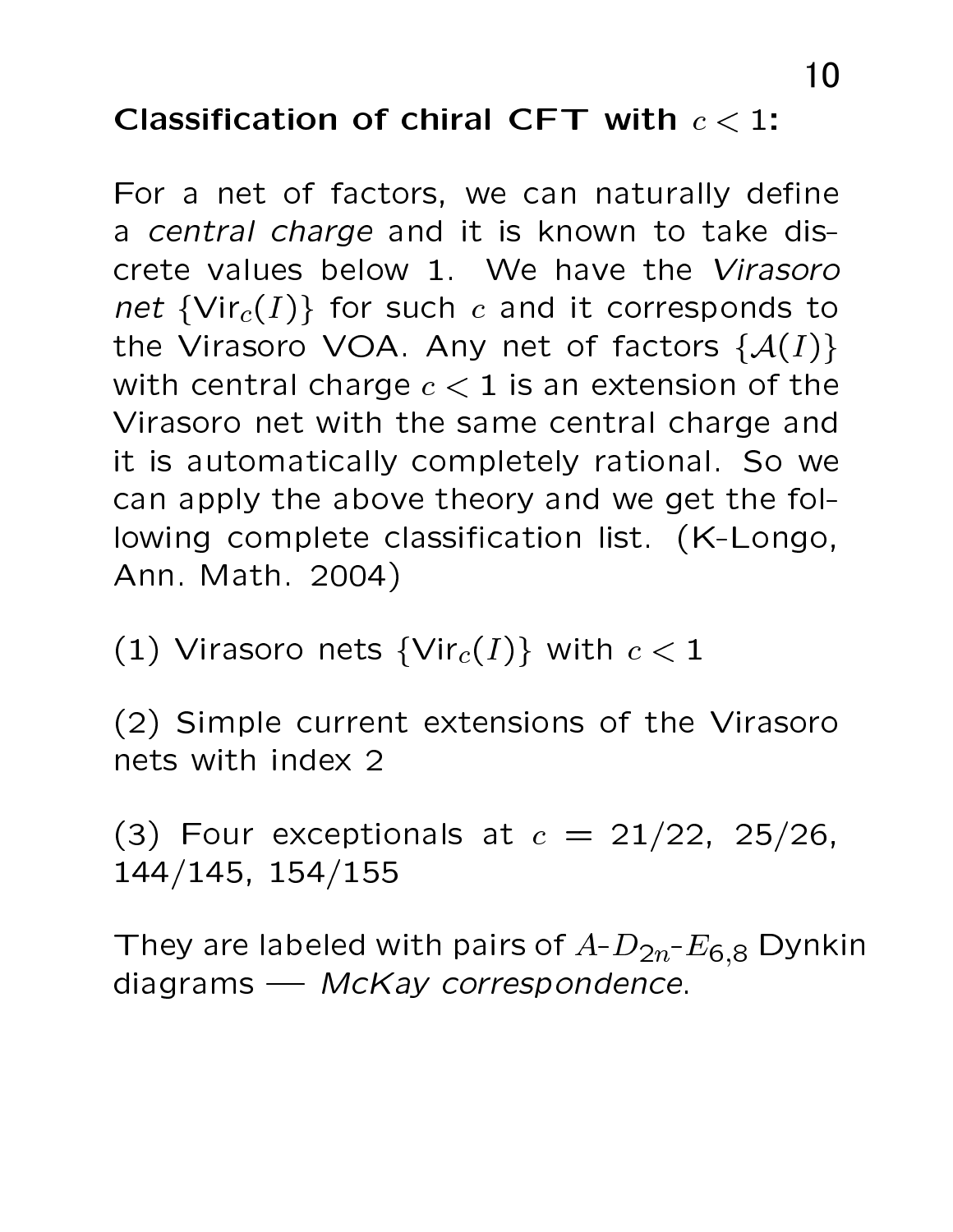Three in (3) are identified with coset models, but the other does not seem to be related to any other known constructions. This is constructed with "extension by Q-system". A Q-system of Longo is a certain analogue of a Hopf algebra, and is essentially same as an "algebra in a tensor category".

From a viewpoint of tensor category, the above classification problem of extensions of a completely rational net of factors is the same as the following problem for VOA. (cf. Huang-Kirillov-Lepowsky)

Let V be a (rational) VOA and  $W_i$  be its irreducible modules. Classify VOA's arising from putting a VOA structure on  $\bigoplus_i n_i W_i$  and using the same Virasoro element, where  $n_i$  is multiplicity and  $W_0 = V$ ,  $n_0 = 1$ .

So the above classification theorem solves a classification problem of such extensions of the Virasoro VOA's with  $c < 1$ .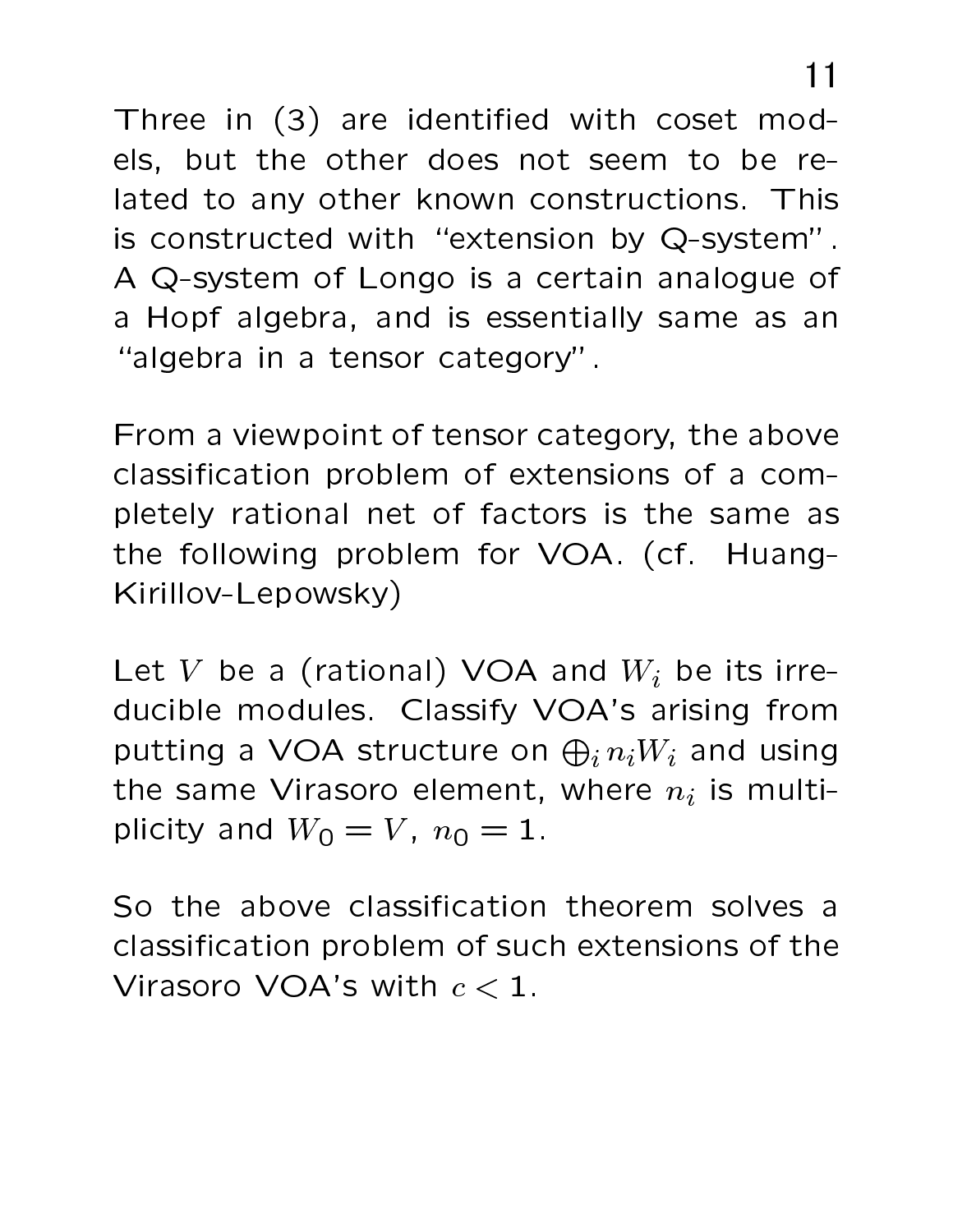#### Classification of full CFT with  $c < 1$ :

Using the above results and more techniques, we can also completely classify full conformal field theories within AQFT framework for the case  $c < 1$ .

Full conformal field theories are given as certain nets of factors on  $1+1$ -dimensional Minkowski space. Under natural symmetry and maximality conditions, those with  $c < 1$  are completely labeled with the pairs of  $A-D-E$  Dynkin diagrams with the difference of their Coxeter numbers equal to 1. (K-Longo, CMP 2004). We now naturally have  $D_{2n+1}$ ,  $E_7$  as labels, unlike the chiral case.

The main difficulty in our work lies in proving uniqueness of the structure for each matrix in the Cappelli-Itzykson-Zuber list. This is done through 2-cohomology vanishing for certain tensor categories.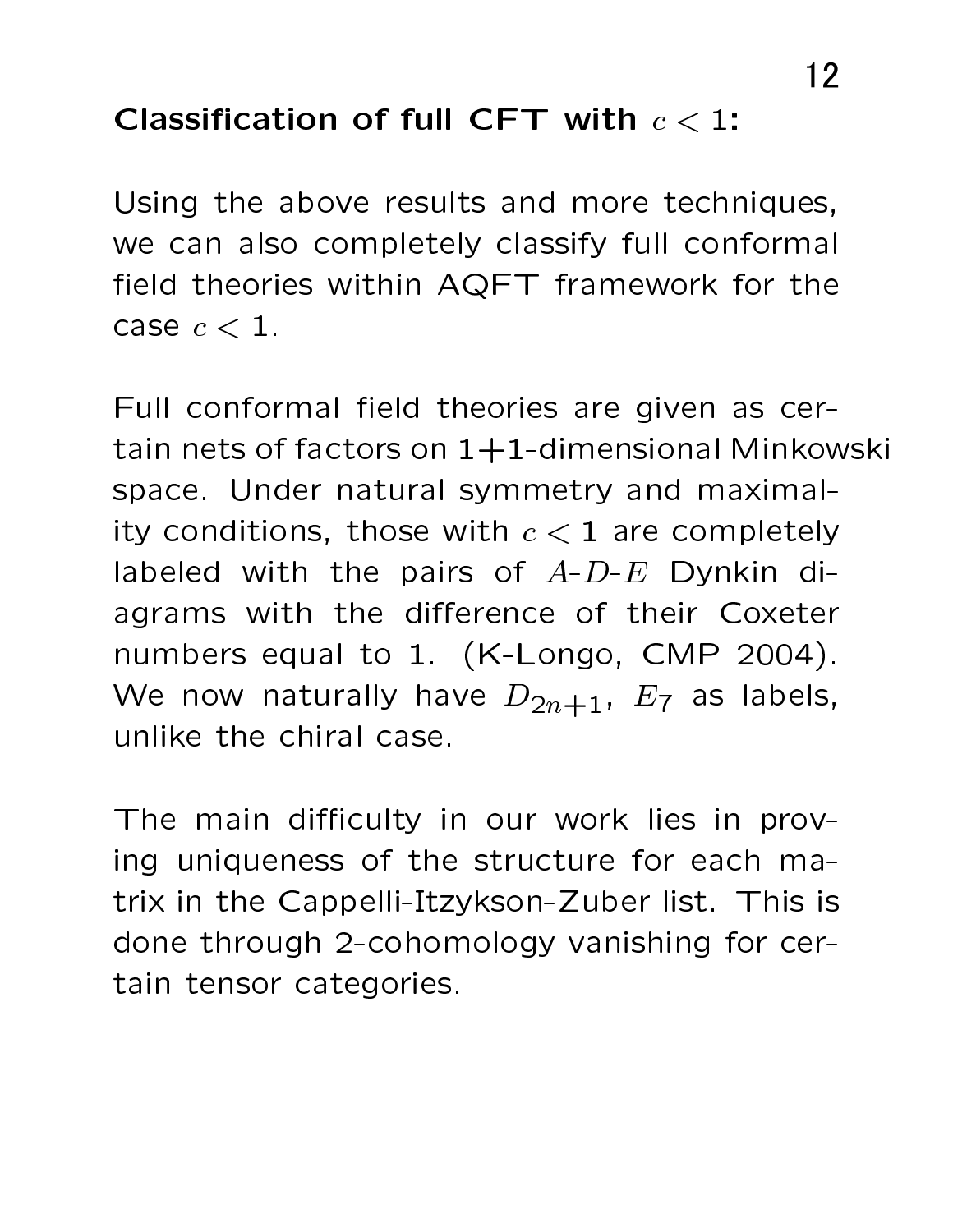## Classification of boundary CFT with  $c < 1$ :

Using the above results and further techniques, we can also completely classify boundary conformal field theories for the case  $c < 1$ .

Boundary conformal field theories are given as certain nets of factors on a  $1 + 1$ -dimensional Minkowski half-space. Under a natural maximality condition, these with  $c < 1$  are completely labeled with the pairs of  $A-D-E$  Dynkin diagrams with distinguished vertices having the difference of their Coxeter numbers equal to 1. (K-Longo-Pennig-Rehren, to appear in CMP).

"Chiral fields" in boundary CFT should produce a net of factors on the boundary (which is compactified to  $S^1$ ) as in the AQFT approach of Longo-Rehren. Then a general boundary CFT restricts to the boundary to produce a non-local extension of this chiral conformal field theory on the boundary.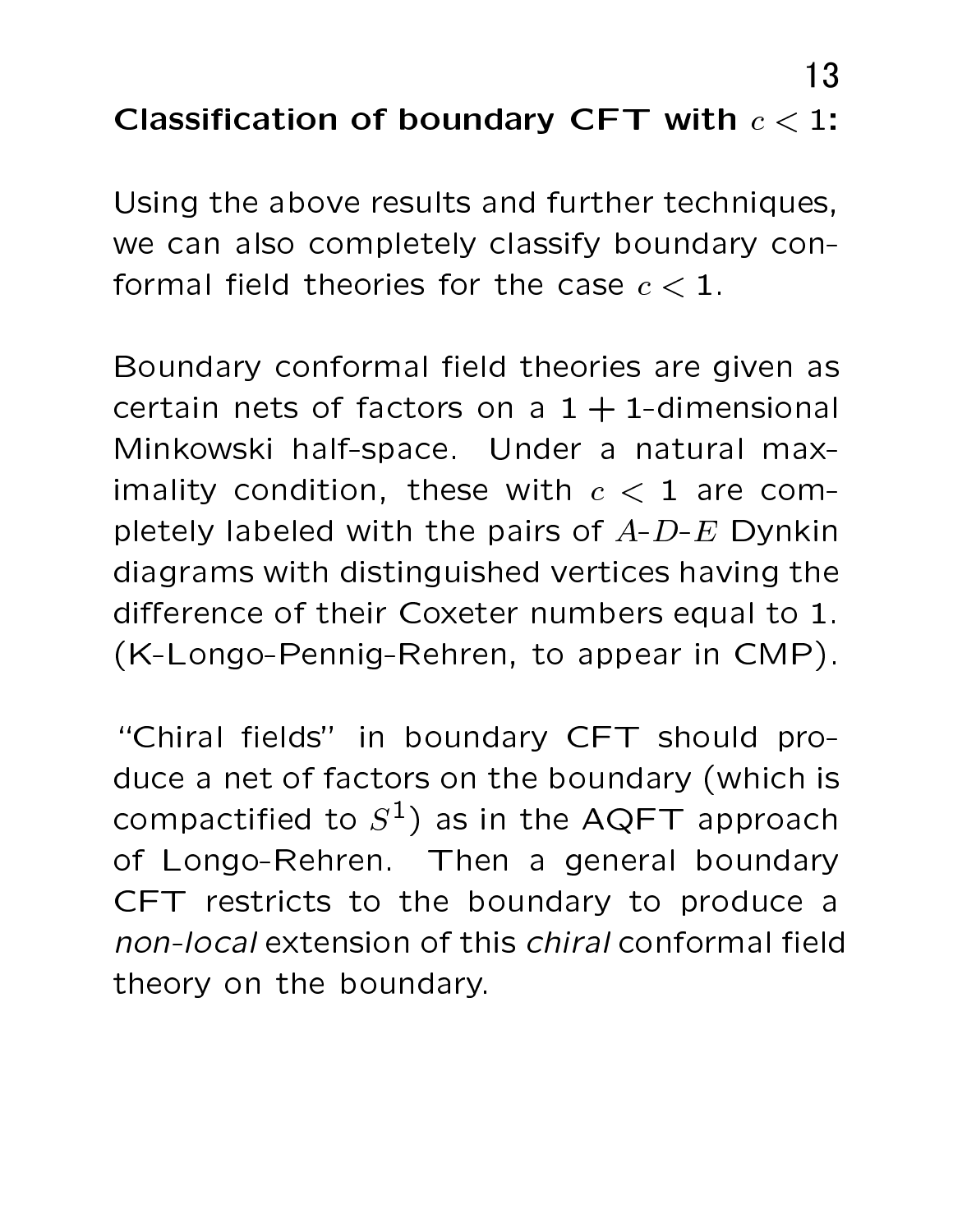Classification of  $N = 1$  super CFT with  $c < 3/2$ :

We obtain a super-local net by replacing the commutator in the locality axiom with a supercommutator. The net now has a  $\mathbb{Z}/2\mathbb{Z}$ grading, the even and odd parts.

The ordinary Virasoro algebra:

 $[L_m, L_n] = (m - n)L_{m+n} + \frac{c}{12}m(m^2 - 1)\delta_{m,-n},$ where  $m, n \in \mathbb{Z}$  and c is central.

For the Ramond/Neveu-Schwarz algebras, we have extra relations,

$$
[L_m, G_r] = \left(\frac{m}{2} - r\right) G_{m+r},
$$
  

$$
\{G_r, G_s\} = 2L_{r+s} + \frac{c}{3} \left(r^2 - \frac{1}{4}\right) \delta_{r,-s},
$$

where we have  $r, s \in \mathbb{Z}$  for the Ramond algebra and  $r, s \in \mathbb{Z} + 1/2$  for the Neveu-Schwarz algebra.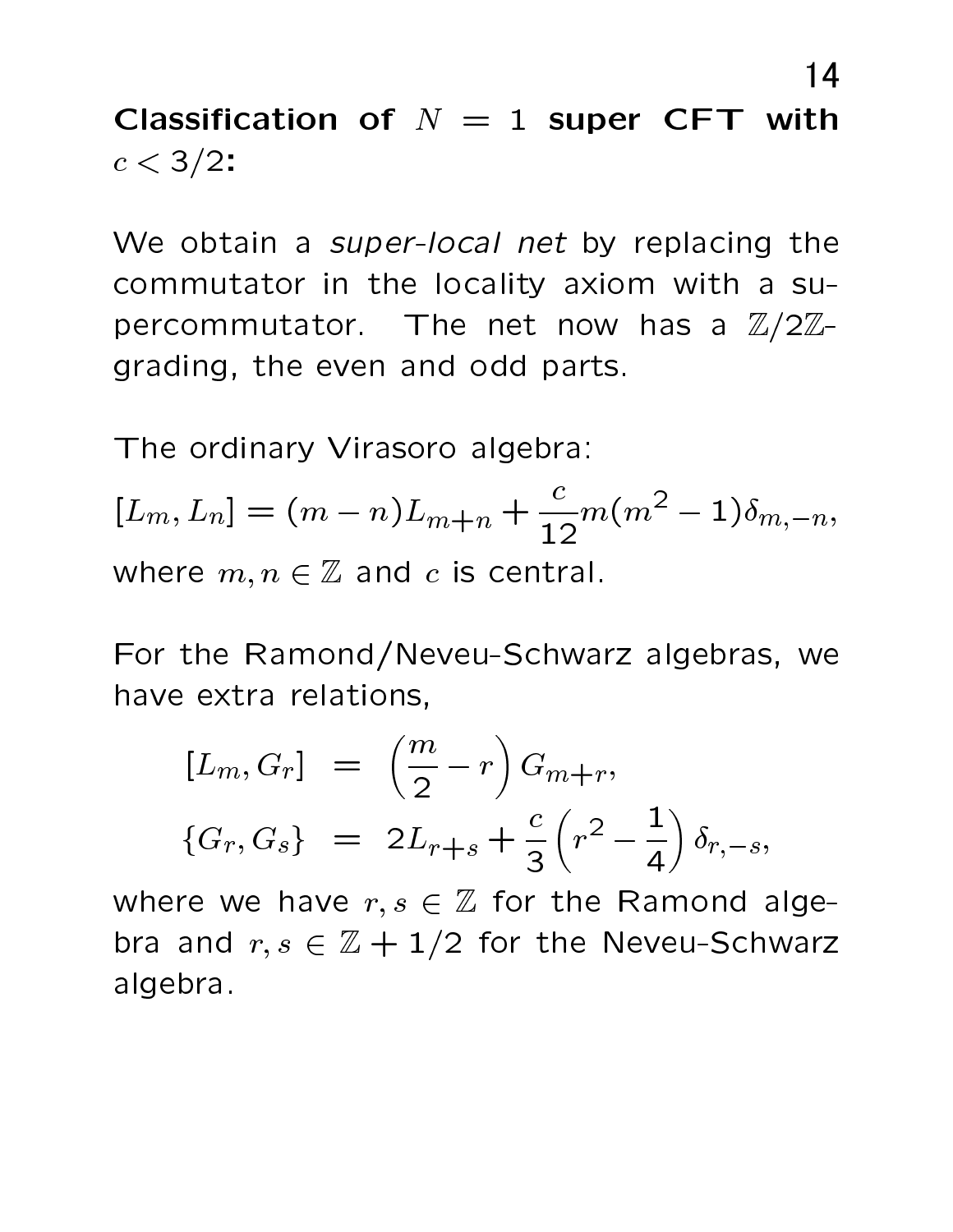We now have discrete values for  $c$  up to 3/2. The values below  $3/2$  are again realized with coset construction, as in the case of the Virasoro nets with  $c < 1$ . Then we can classify their extensions of the "super-Virasoro nets" again with modular invariants and Q-system.

Now classification of modular invariants is more complicated due to existence of a "fixed point" of a symmetry in the fusion rules, but technique of Gannon-Walton with an extra care applies.

Then now the extensions are labeled with the pairs of  $A-D_{2n}-E_{6,8}$  Dynkin diagrams with the difference of their Coxeter numbers equal to 2. Besides the super-Virasoro nets and their (easy) extensions of index 2, we have six exceptionals related to  $E_6$  and  $E_8$ . (Carpi-K-Longo) (These are also understood as *mirror* extensions in the sense of Xu.)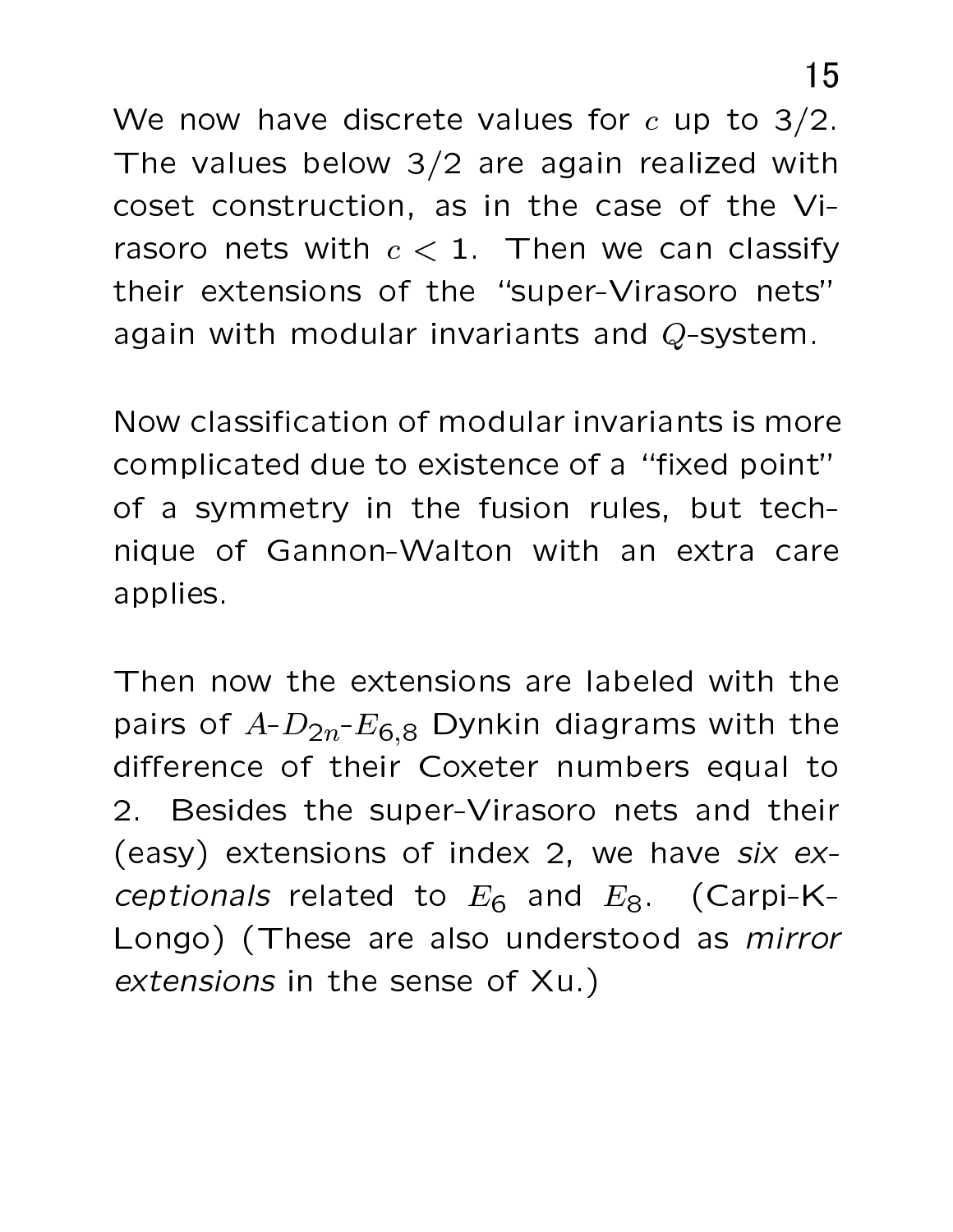16

Moonshine Conjecture (Conway-Norton 1979)

Mysterious relations between finite simple groups and modular functions (since McKay)

Monster: the largest among 26 sporadic finite simple groups whose order is about  $8 \times 10^{53}$ 

Its non-trivial irreducible representation having the smallest dimension is 196883 dimensional.

The following function, called  $j$ -function, has been classically studied.

$$
j(\tau) = q^{-1} + 744 + 196884q + 21493760q^{2} + 864299970q^{3} + \cdots
$$

For  $q = \exp(2\pi i \tau)$ , Im  $\tau > 0$ , we have mod-<br>ular invariance property,  $j(\tau) = j\left(\frac{a\tau + b}{c\tau + d}\right)$  for<br> $\begin{pmatrix} a & b \\ c & d \end{pmatrix} \in SL(2, \mathbb{Z})$ , and this is the only function satisfying this property and starting with  $q^{-1}$ , up to freedom of the constant term.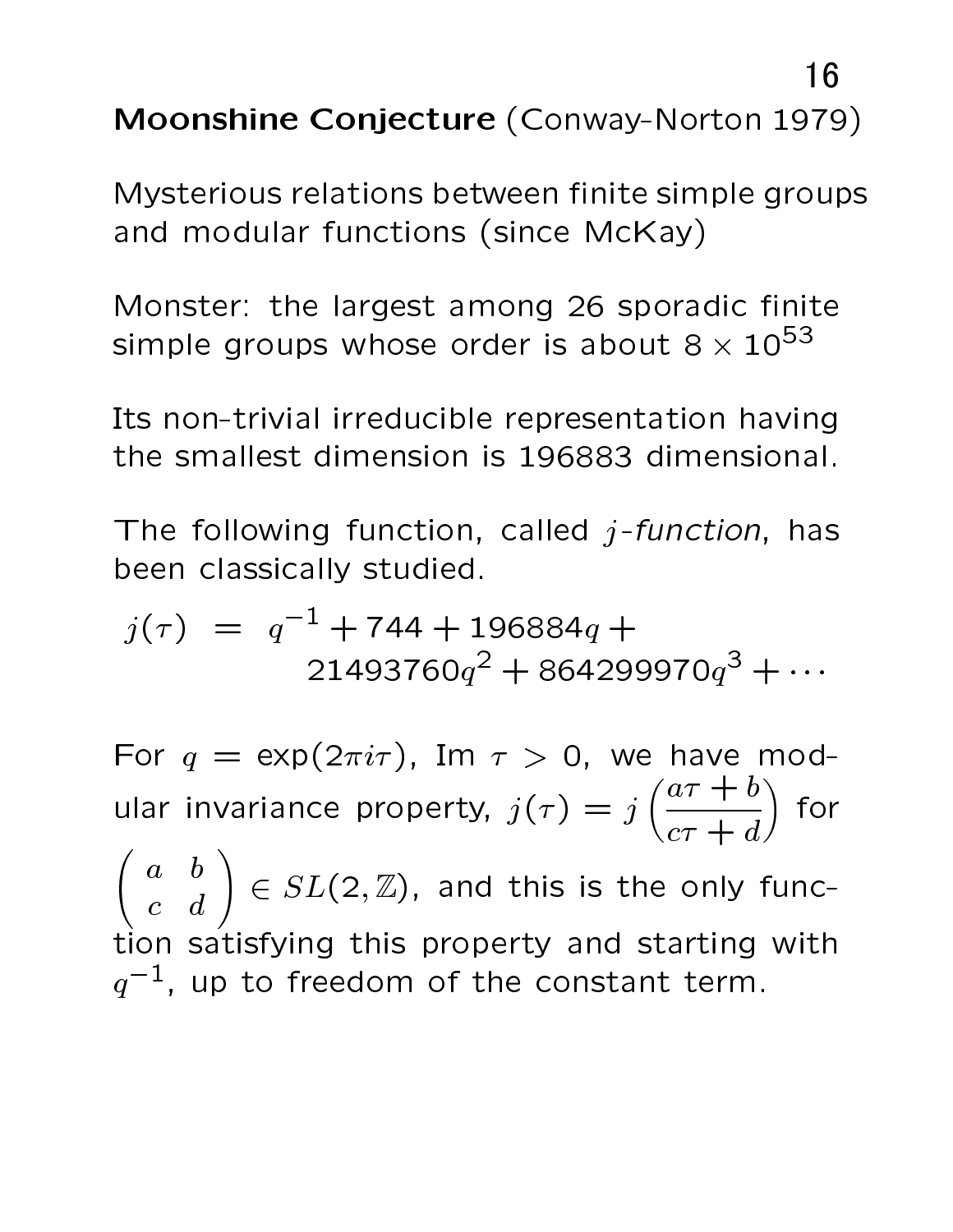McKay noticed  $196884 = 196883 + 1$ , and similar simple relations for other coefficients of the  $j$ -function and dimensions of irreducible representations of the Monster group turned out to be true. Then Conway-Norton formulated the Moonshine conjecture roughly as follows, which has been now proved by Borcherds in 1992.

(1) We have a "natural" infinite dimensional graded vector space  $V = \bigoplus_{n=0}^{\infty} V_n$  with some algebraic structure having a Monster action preserving the grading and each  $V_n$  is finite dimensional.

(2) For any element  $g$  in the Monster, the power series  $\sum_{n=0}^{\infty}$  (Tr  $g|_{V_n}$ ) $q^{n-1}$  is a special function called a Hauptmodul for some discrete subgroup of  $SL(2,\mathbb{R})$ . When q is the identity element, we obtain the  $j$ -function minus constant term 744.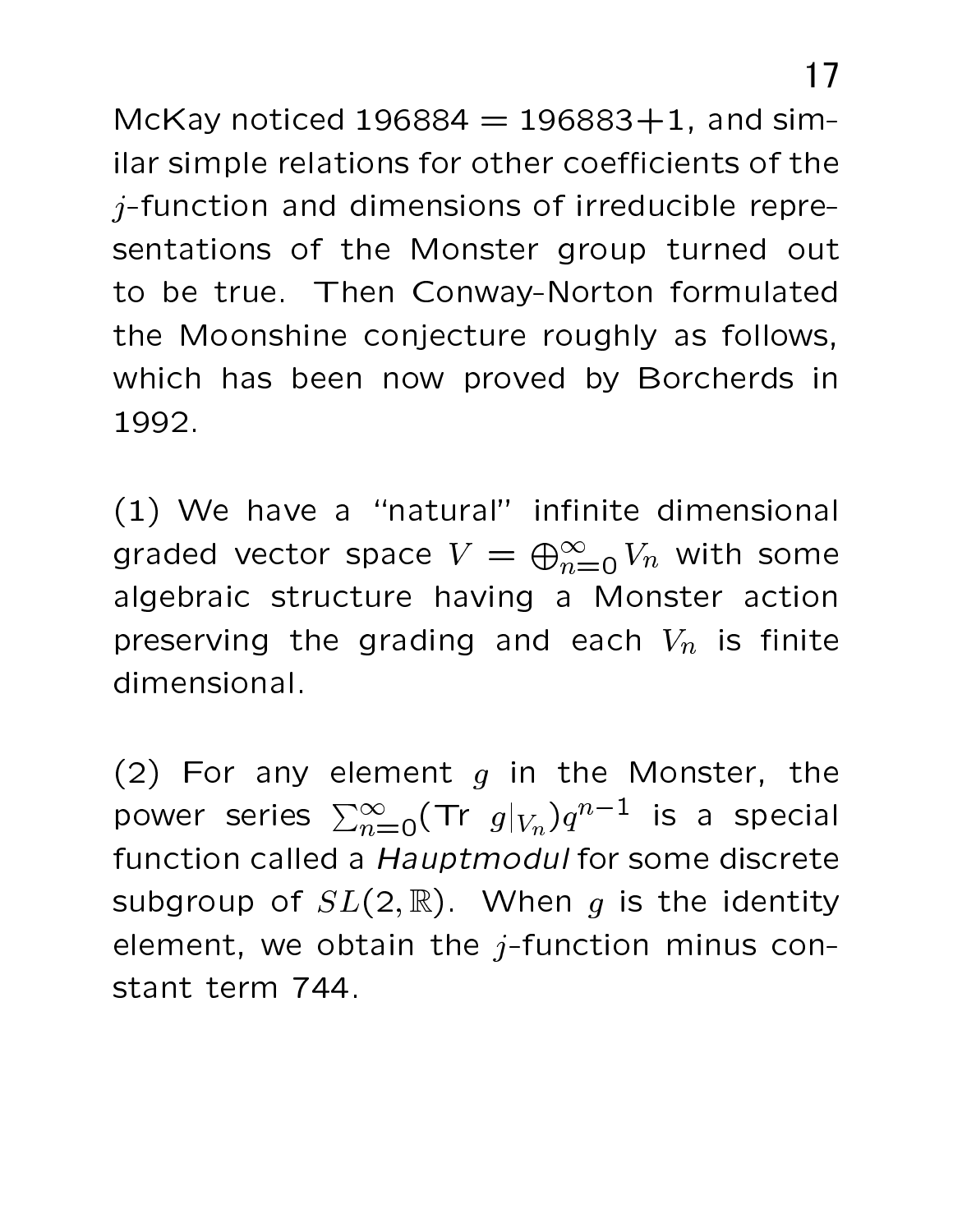Construction of Frenkel-Lepowsky-Meurman (1984) of the Moonshine VOA for part (1):

Leech lattice A: an exceptional lattice in dimension 24

 $\Rightarrow$  lattice VOA  $V_A$ , which is "close" to our final object

We take a fixed point algebra under a natural action of  $\mathbb{Z}/2\mathbb{Z}$ , and then make a simple current extension of order 2. The resulting VOA is the Moonshine VOA  $V^{\natural}$ . (Twisted orbifold construction). The series  $\sum_{n=0}^{\infty}$  (dim  $V_n)q^{n-1}$ is indeed the  $j$ -function minus constant term 744.

Miyamoto's new construction (2004): realization of  $V^{\natural}$  as an extension of a tensor power of the Virasoro VOA with  $c = 1/2$ ,  $L(1/2,0)^{\otimes 48}$ (based on Dong-Mason-Zhu). This kind of extension of a Virasoro tensor power is called a framed VOA.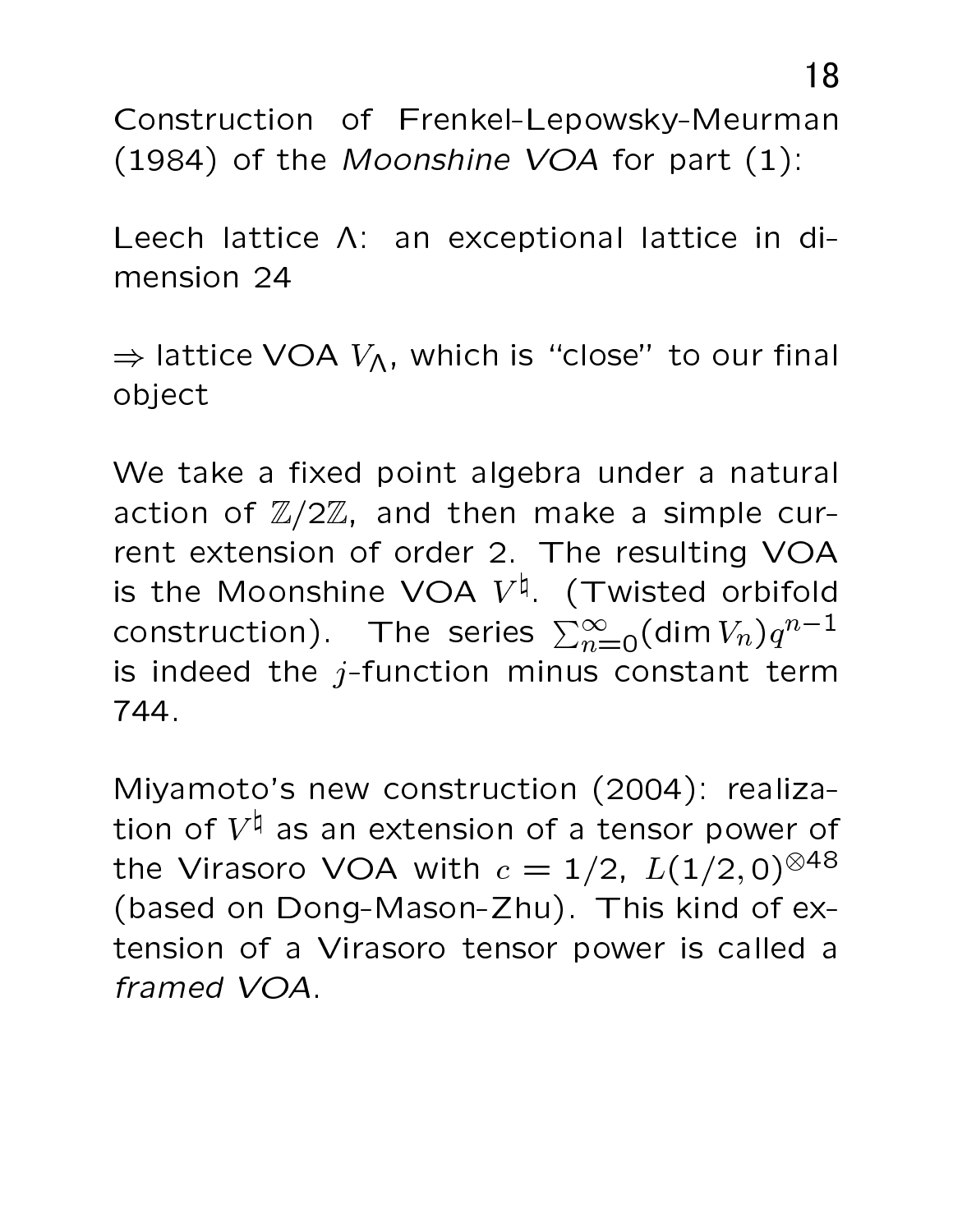Operator algebraic counterpart: K-Longo (Adv. Math. 2006)

We realize a Leech lattice net of factors on  $S^1$  as an extension of Vir $_{1/2}$ <sup> $\otimes$ 48</sup> using certain  $\mathbb{Z}_4$ -code. Then we can perform the twisted orbifold construction to get a net of factors, the Moonshine net  $A^{\natural}$ . Theory of  $\alpha$ -induction is used for getting various decompositions. We then get a Miyamoto-type description of this construction, as a counterpart of the framed VOA's. We then obtain the following properties.

 $(1)$   $c = 24$ 

- (2) Representation theory is trivial
- (3) The automorphism group is the Monster
- (4) Hauptmodul property (as above)